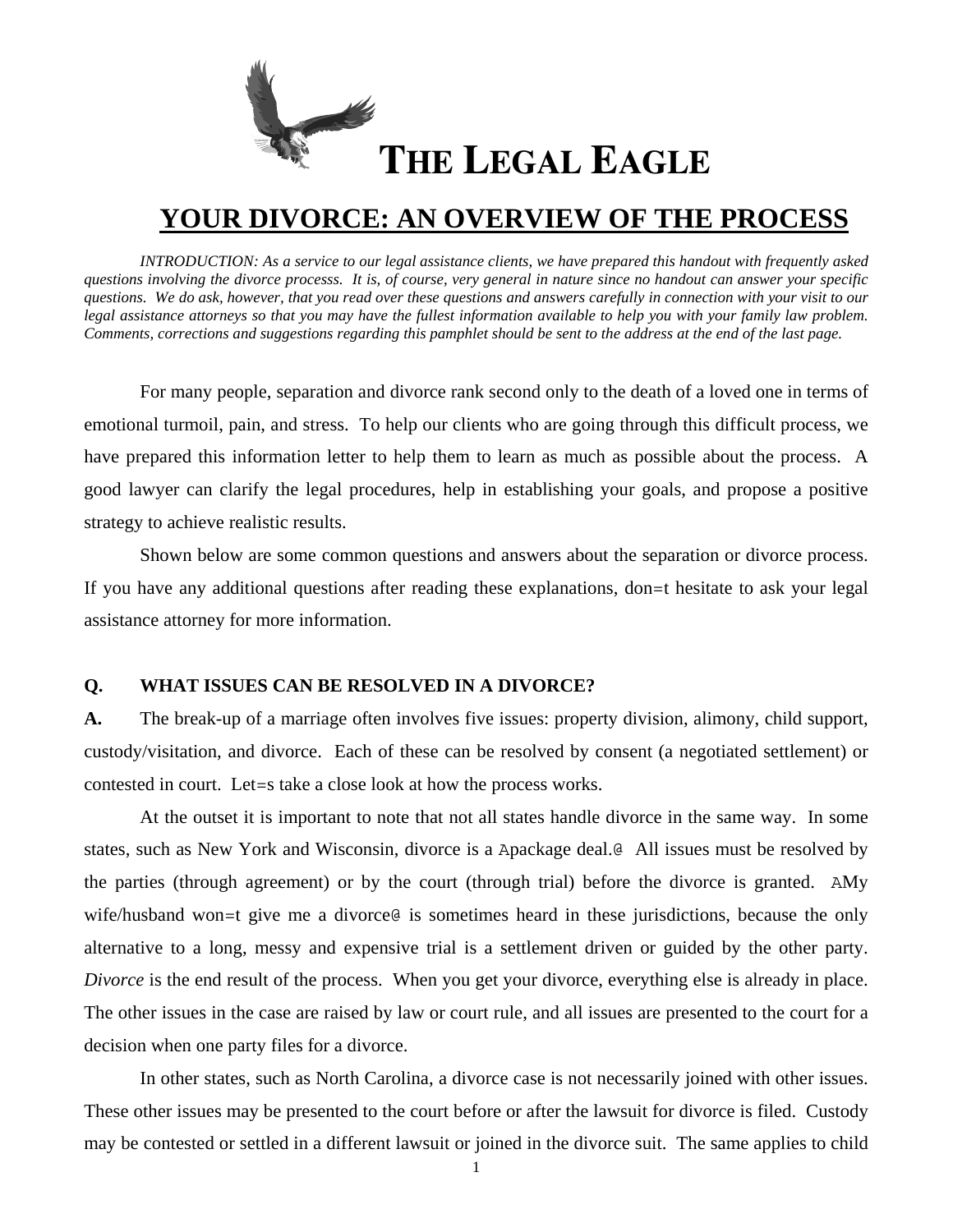support, alimony (also called maintenance or spousal support) and property division (or equitable distribution). In these states, divorce is not necessarily the *end* of the case; it may be the *beginning*. Parties also may resolve other issues through court decision or agreements. Each of these issues can be heard by the court on different timetables, before or after the divorce. Understanding the type of state where your divorce is filed, the timetables and the deadlines, are the first steps for the newcomer.

#### **Q. WHERE DO I START?**

**A.** Getting the right lawyer is often the first step. Whether the attorney you select has represented you previously or has been recommended by a friend, relative, or bar association lawyer referral service, the important thing is that you communicate well with each other and that you have confidence in his or her ability to handle your case.

You may want to consider hiring a lawyer who specializes in your particular kind of case. Many states allow lawyers to become specialists and list themselves as such if they meet certain qualifications.

What you say to your lawyer is "privileged information." Generally speaking, this means that what you tell your attorney must be held in confidence unless you give permission otherwise. In addition, your attorney has the duty to:

- $\triangleright$  Allow you to make the major decisions in your case, such as pleading guilty in a criminal case or accepting a compromise or settlement in a civil case; and
- $\triangleright$  Remain open and honest with you in all aspects of your case, including your chances of success, the positives and negatives of your position, and the time and fee required.

### **Q. HOW MUCH WILL ALL OF THIS COST ME?**

**A.** Lawyers set fees in a number of ways. The major types of fees are flat rates, contingency fee, and hourly billing. Lawyers may use a flat fee when the work involved is straightforward, predictable and routine. Thus, many lawyers use a flat rate or set fee in uncontested divorces, adoptions and name change cases.

A flat fee generally is paid in advance and does not vary depending on the time or work involved. No refund is due if the work takes less time than expected, and no additional charges are incurred if the case is longer or more complex.

An hourly rate is most common when the client's work will be substantial, but difficult to estimate. Thus, for example, a lawyer might charge an hourly rate in a contested custody or alimony case. It is fairly common for the lawyer to require part of the fee to be paid in advance, or Aup front.@ This Aretainer@ is a deposit or downpayment to make sure that the client is serious about the case and is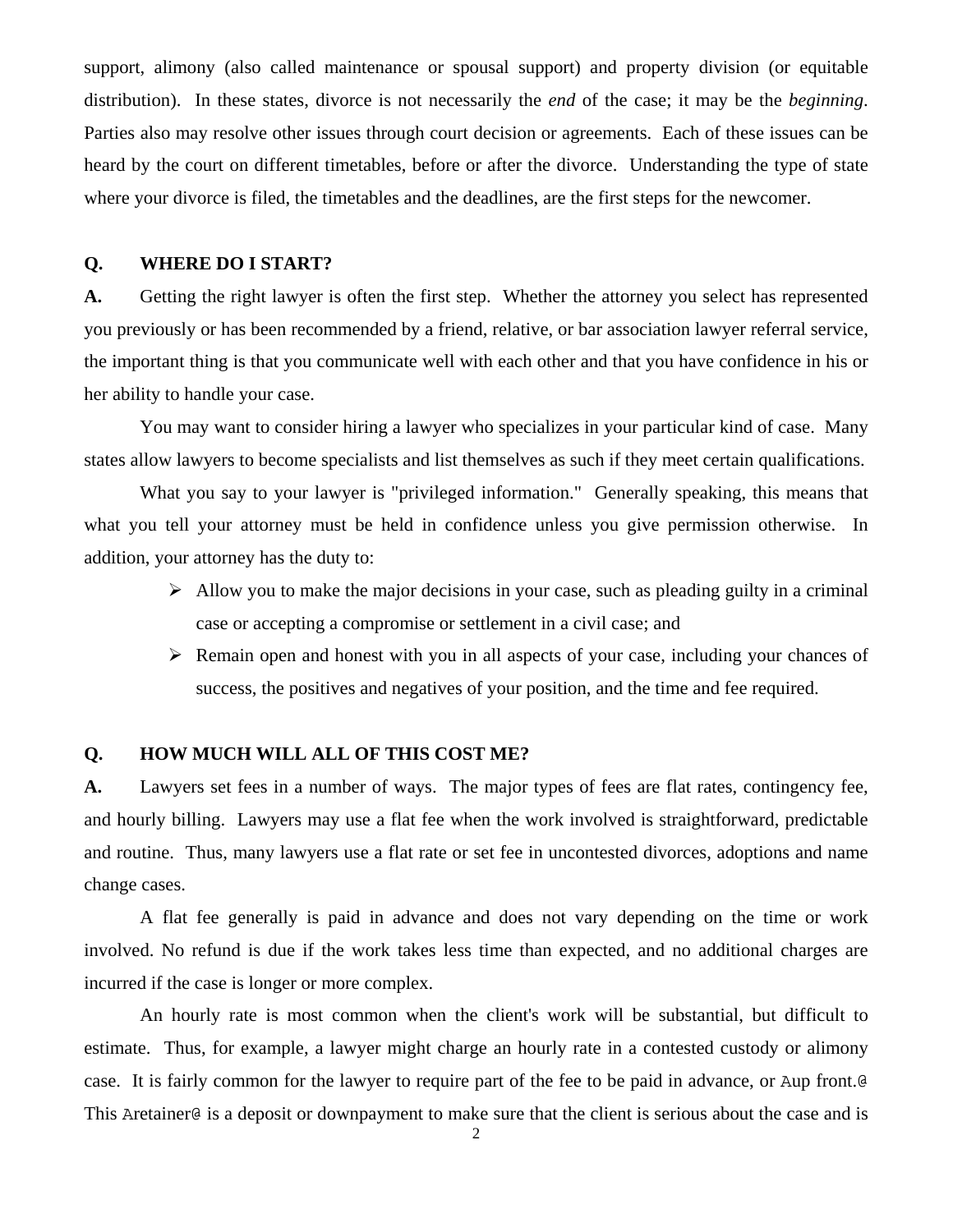financially prepared to cover all costs. The size of the retainer and whether any part of it is refundable will vary from case to case and lawyer to lawyer.

In certain cases, the court may order one party to pay some or all of the other's legal expenses. For example, the court usually can make such an award in cases involving alimony, child support, custody, and paternity. Remember, however, that the award of attorney's fees in such cases is not mandatory or automatic. Such an award depends on a variety of factors, such as good faith, need, lack of adequate support, and so on. The courts see these awards as a way to pay back or reimburse for attorney's fees already paid or presently due. A client will have difficulty retaining a good attorney based on the promise or hope of court-awarded fees. This is especially true because court-ordered fees are not always paid and additional legal work may be required to force the other party to pay.

#### **Q. HOW CAN I MAKE SURE THAT MY LAWYER IS DOING WHAT I WANT?**

**A.** Here are some tips on the important matters that involve your lawyer and some areas where complaints are common:

- $\triangleright$  Insist that your lawyer explain specifically 1) what will be done in your case, and 2) how much it will cost. If you wish, you can ask the lawyer to put this in writing. This includes the contract that binds you and the attorney -- make sure you get a written contract, and then read it before you sign!
- $\triangleright$  Ask for an estimate of the total charges and ask what services are included in this estimate. Ask what your attorney expects to be the steps you go through and how much time (or expense) they might involve -- if you hire an experienced lawyer, he or she should be able to at least "outline" the process for you with a fair degree of accuracy. [Note: At the same time, please be aware that it is hard to tell what might happen or how long something might take in a legal dispute. It's impossible to predict with any degree of accuracy what will happen, for example, in a divorce and separation case. While many of these are resolved as standard "uncontested divorces" with no alimony, property or child-related issues involved, there are a great many cases that are completely unpredictable in this field of law, so don't expect a specific dollar amount to be quoted to you as "the entire fee" in anything but a standard uncontested divorce. In fact, be wary of attorneys who promise to handle your entire case for a fixed sum, since it is impossible at the outset to tell what will occur in all except the most routine of uncontested divorce cases -- one in which both parties want to get divorced, there are no issues of alimony,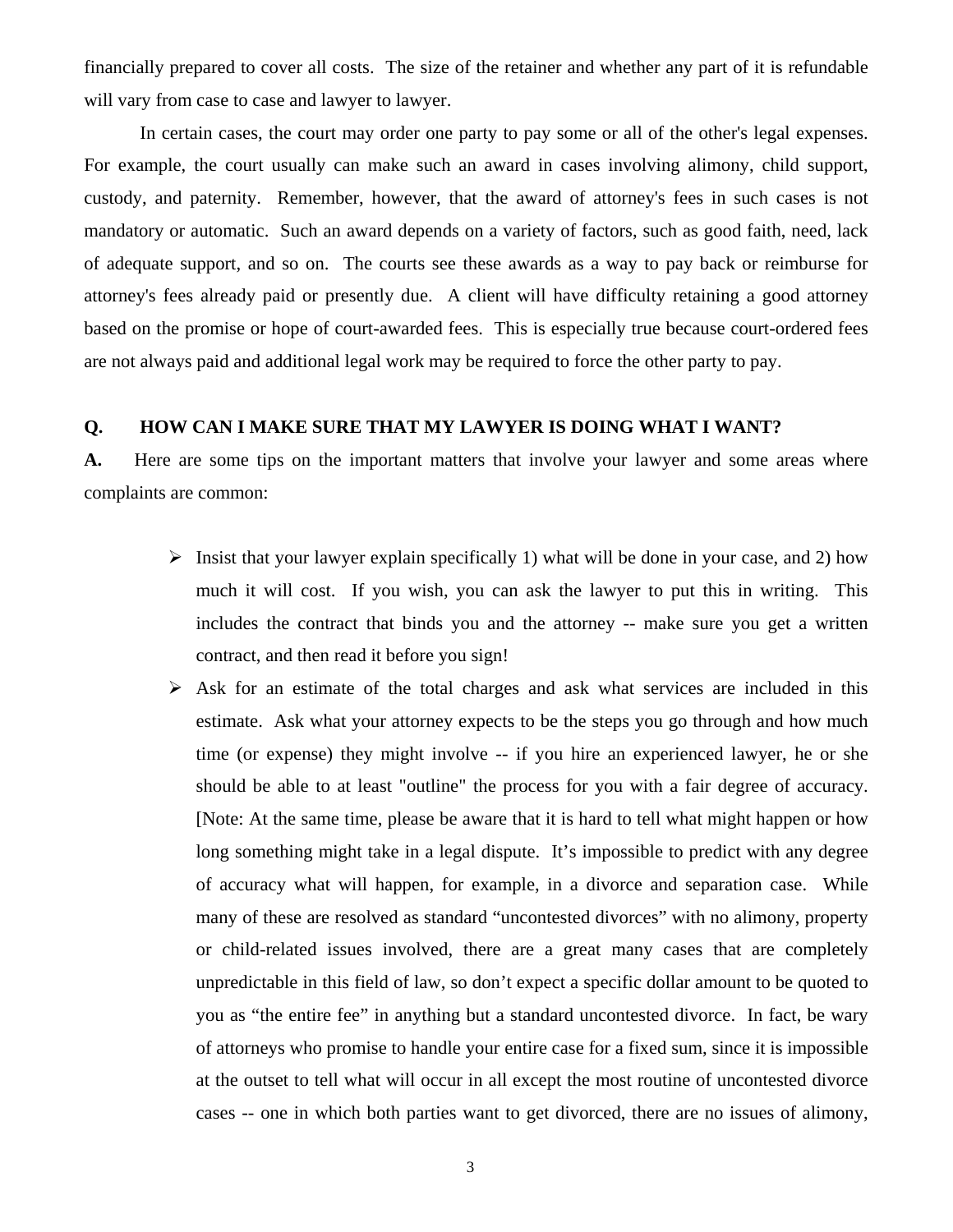property division, custody or child support, and there is no problem serving the other party with the divorce papers.]

- $\triangleright$  Clients should receive frequent case updates and regular communications from their attorneys; the rules of most state bars require this. Be sure to ask about this if you want to ensure that your lawyer knows you want to be kept current regarding your case.
- $\triangleright$  You should also get copies of the "pleadings" -- motions, complaints, counterclaims, petitions -- that have been filed in your case, as well as any order or judgment that the judge signs.
- $\triangleright$  The lawyer should release your file to you upon request and with reasonable notice.
- $\triangleright$  Do not tolerate unreturned phone calls; nothing makes a client angrier (and justifiably so) than a lawyer who won't answer a phone call or a letter from a client requesting information.
- $\triangleright$  Consider hiring a lawyer who specializes in your particular kind of case. Many states allow lawyers to become specialists and list themselves as such if they meet certain qualifications. A specialist is usually more likely to know the "ins and outs" of your case than an attorney who is a "general practitioner." Many states have lawyers who are certified as specialists in family law by the state bar

When you first meet with your lawyer, make sure you go over the important facts of your case and outline for him or her the goals you have. While we all have hopes desires and dreams, it is vital to keep those goals realistic and achievable; don't expect your case to go anywhere if your goals are to embarrass the other side or break him or her financially. Your lawyer has a duty to be open and honest with you, explaining the pro's and con's of your case, the strengths and weaknesses. Make sure your lawyer is not going to get into a personality conflict with the other attorney; if this happens, your money will be wasted on an unproductive "spitting contest." Consider your finances to decide "how much case you can afford."

#### **Q. WHAT IS INVOLVED IN AGOING TO COURT?@**

A. If you must litigate, you need to know something about the process. You can -t play ball if you do not know the rules. Litigation always starts with the filing of a complaint or petition which states the facts of the case and what relief is requested. It is accompanied by a summons, which states that the other side has been sued and has a certain period in which to respond. The other side usually files an answer following the service of these papers.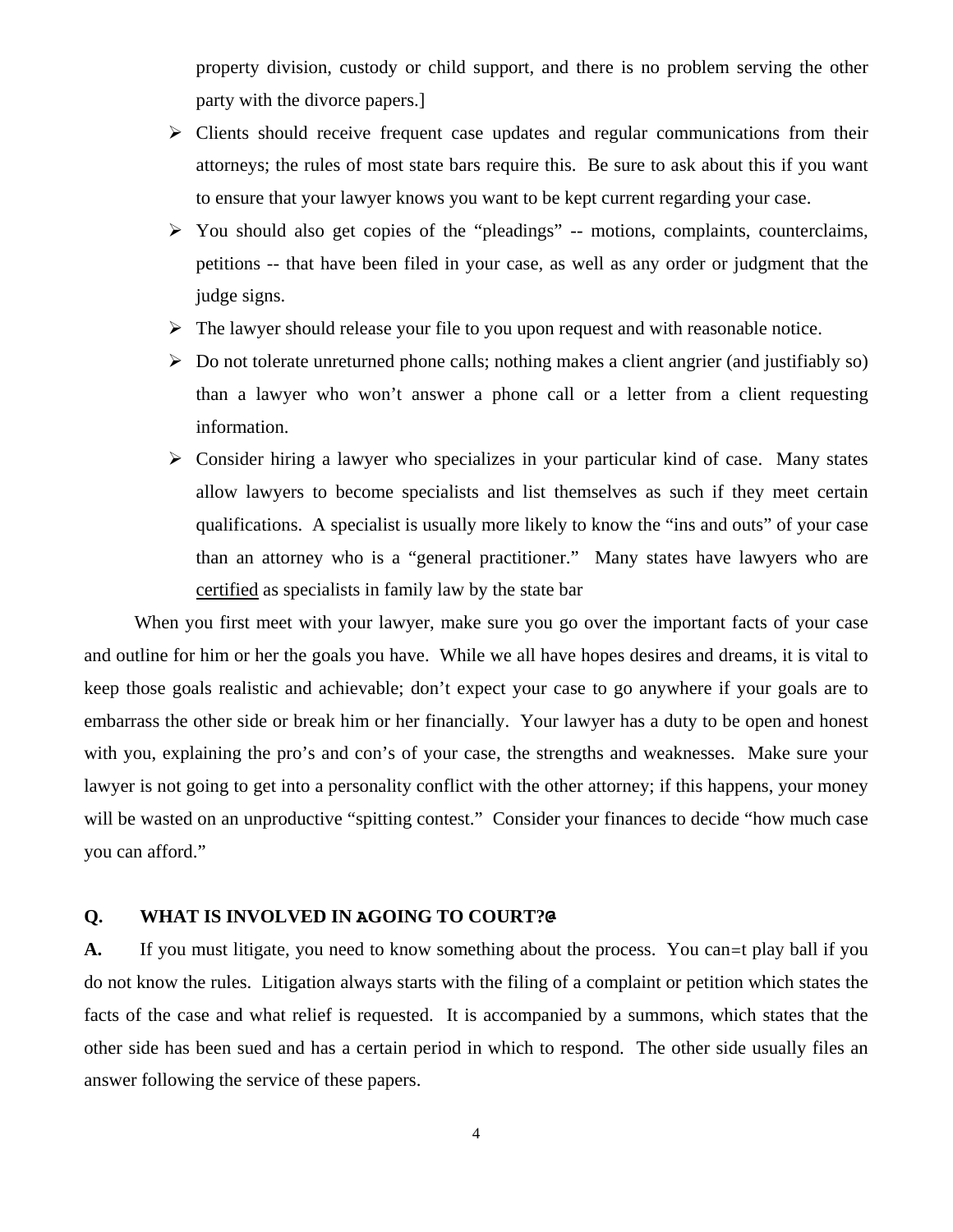Depending on state or local rules, additional documents may have to be filed by the spouses. They include financial affidavits or declarations, stating the incomes and expenses of each party, or property inventories, showing what each party claims to be marital or separate property and debt, as well as the value claimed for each item. Sometimes courts also require parties to file a copy of tax returns, pay stubs, or other financial documents.

Contested divorce cases can take a long time to resolve. While the entire case is pending, temporary, interim or emergency hearings may be requested. For example, a party may ask for an emergency ruling on issues of custody or visitation, especially when the parents are engaged in a Atug of war@ or the children are in danger. Courts often consider the need for interim spousal support or child support at a temporary hearing in the weeks or months after a case is filed. This is done to protect the financially disadvantaged spouse during the divorce process. Some courts use the time after filing to conduct a hearing on *interim allocation*, which means a temporary division or distribution of marital assets pending the final hearing. This also can be useful in providing each party with sufficient means to pay the lawyers, psychologists or accountants required to assist in resolving the case or preparing for trial.

## **Q. I THINK MY HUSBAND IS HIDING INFORMATION, BUT HOW CAN I BE SURE?**

**A.** You might find the answer in the Adiscovery@ stage of litigation. Discovery means Afinding out information that the other side has.@ Many court rules state allocate to discovery the first 90-120 days after the lawsuit has been filed. Even more time is allowed in complex cases. This is probably the most important part of trial preparation -- finding out what the case is all about from the other side=s perspective.

AInformal discovery,@ usually means obtaining information from the other side without formal notices or requests. This can be done surreptitiously by making a copy of a spouse=s bank statement and then returning the original to the home file. It can also involve getting copies of your joint bank statements or financial statements from the bank, your joint tax return from the tax accountant or IRS, or your joint deed and real estate closing statement from the attorney who handled your home loan. These are quick and inexpensive ways to get the documents your attorney needs.

Likewise, an attorney can request certain papers, receipts, titles, or deeds from the other side. If the adversaries are friendly and the marital dispute is under control (which often depends on the personalities of the attorneys and the level of animosity between the parties), it is possible to save hundreds or even thousands of dollars by agreeing on a Adiscovery plan.@ This allows each party to request in writing relevant documents, within reason, from the other side. Although no penalties or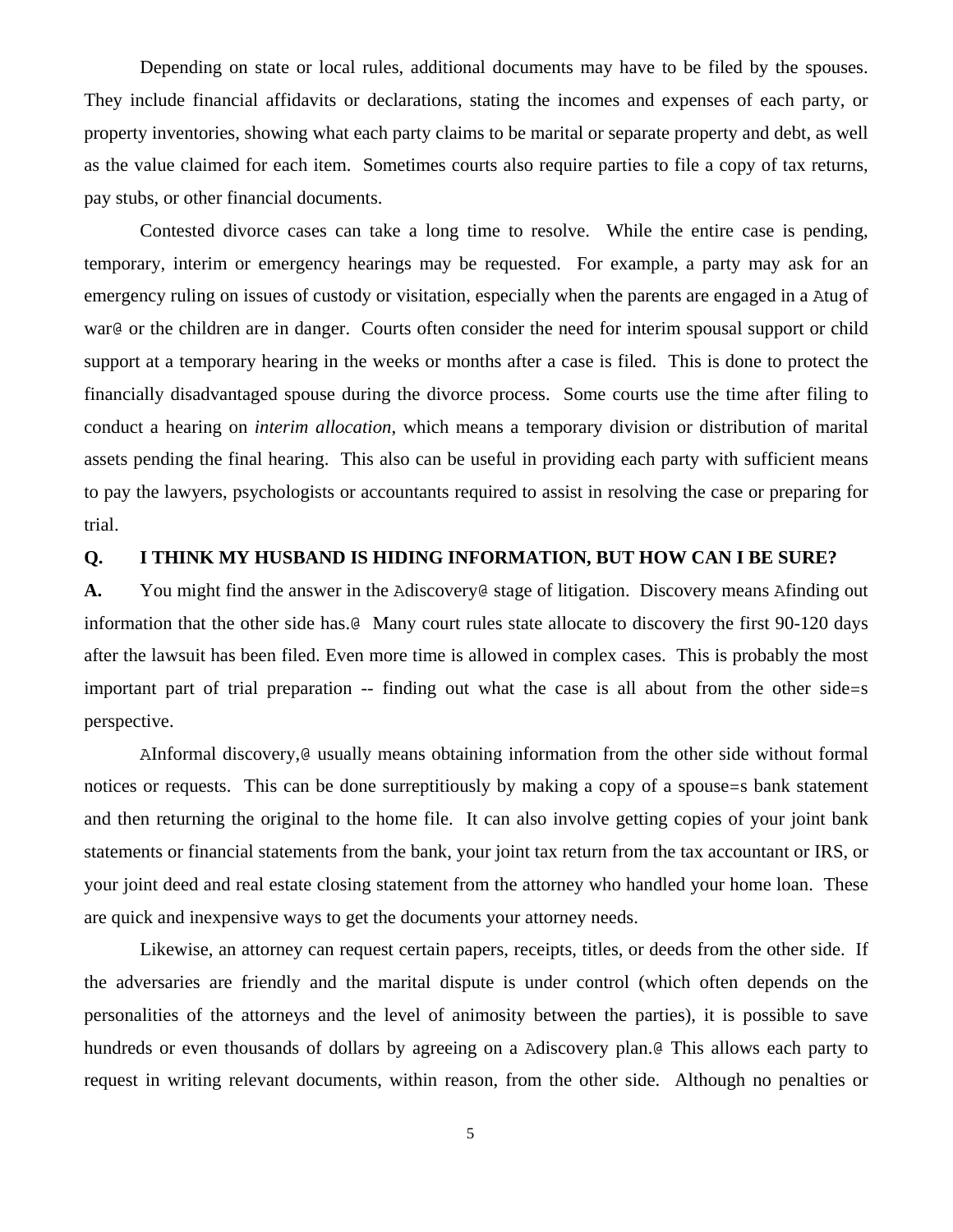sanctions are incurred for failure to produce or reply (as is the case with formal discovery), considerable time and money can be saved if the parties and their lawyers are willing to cooperate.

Formal or traditional discovery, on the other hand, has structures, deadlines, definitions and rules that must be obeyed. Here are some examples:

- Χ *Interrogatories* are written questions that are sent by mail to opposing counsel. They must be answered by the opposing party under oath within a certain number of days (usually around 30).
- Χ *Document requests* require the other side to produce documents at a specified place and time for inspection and photocopying.
- Χ A *request for entry upon land* can be used to get into the office or home of the other party to inspect, inventory, photograph or make a video recording of what=s there.
- Χ A *deposition* is oral testimony given under oath in front of a court reporter. Generally, the deposition is taken in a lawyer=s office and no judge is present. It results in a typed transcript of the testimony and it can be very useful in exploring what facts or data the other side has, what accusations (or defenses) will be made, and how the other side is thinking about the case. Although generally more expensive than interrogatories, a deposition tends to generate more complete and spontaneous responses. Also a deposition allows a lawyer to ask Afollow-up questions.@

## **Q. WHAT WILL HAPPEN IF WE END UP IN COURT?**

**A.** Going to trial doesn=t just happen. It is the end to a long process that includes meeting with your attorney and rehearsing for the hearing, getting an overview of questions that *will* be asked and that *may* be asked, and reviewing documents that will be introduced as evidence. The process also involves preparing witnesses and exhibits for introduction, and setting the case on the court=s calendar for weeks or even months in the future. Lawyers frequently prepare written briefs that summarize and explain points of law that may be at issue in the case. Sometimes there is a pre-trial conference with the judge to organize the case and focus the issues.

On the day of trial, the judge will usually will Acall the calendar,@ which means announcing the names of the cases for that day. Yes, there are *other* people getting a divorce, and yes, they also have *their cases* set on *your day*! It is the job of the judge to figure out which ones can be tried that day and which ones must be rescheduled or Acontinued.<sup>@</sup> If a continuance is not ordered, your case will be tried. The trial usually consists of several sections:

Χ *The plaintiff=s (or petitioner=s) case* involves his or her testimony, immediately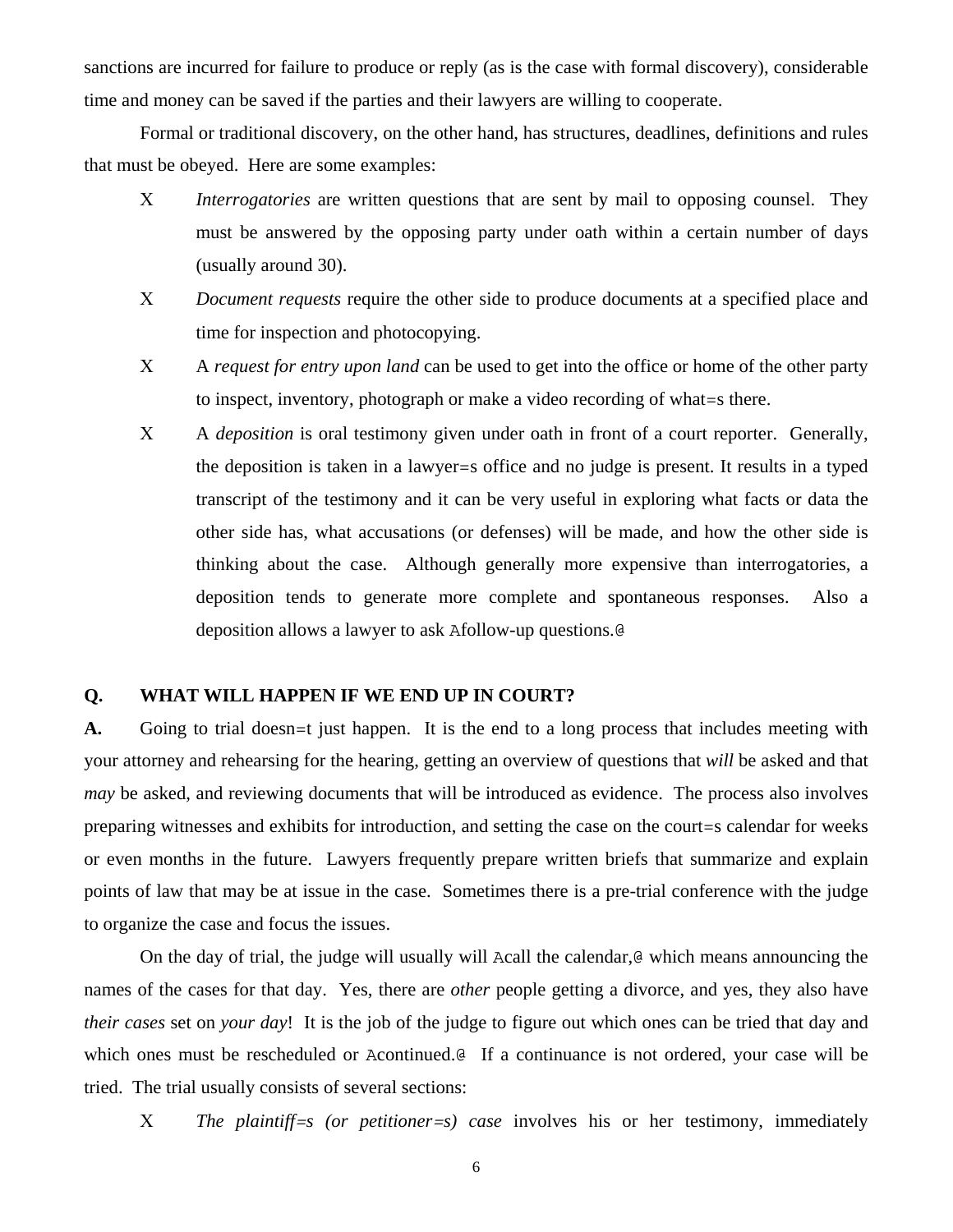followed by opposing counsel=s cross-examination. The plaintiff=s exhibits and documents will be offered in evidence. Then the witnesses for the plaintiff testify and are cross-examined by the other side. Likewise, they may offer documents into evidence.

Χ *The defendant (or respondent)* has the same opportunity -- to give testimony, present evidence, and offer witnesses. Likewise, the plaintiff=s attorney may cross-examine.

Most divorce or domestic relations cases are heard by a judge, although occasionally state law allows them to be tried before a jury.

After both sides present their case, each is given the opportunity for rebuttal, which is testimony that denies or contradicts what the other side has presented. The lawyers will have the opportunity for final argument or Aclosing statement,  $\theta$  in which they summarize their evidence and argue for the results they seek.

Then comes the court=s decision. This may follow closing statements, or it may come days or weeks after the trial has concluded if the judge takes the case Aunder advisement.@

Once the decision has been made, it is noted in the court record and announced (formally in court or sometimes informally by telephone conference). If the parties do not attend the decision conference, they will be notified by their respective attorneys.

Entry of the order, judgment or decree is the next stage. Sometimes this is done by the court, but more often than not the attorneys write up a decision for the judge to sign. This often requires meeting together or with the judge while they are preparing *findings of fact* for the judge on contested issues. This process can take days, weeks, or even months in a complex or hotly contested case.

## **Q. ISN=T THERE ANY ALTERNATIVE TO A LONG TRIAL?**

**A.** Yes, there are several other options worth considering: mediation, collaborative law, arbitration, coaching, and negotiation. If handled correctly, these options generally are less expensive and less time-consuming than a trial.

*Arbitration* is a process by which a neutral third party renders a binding decision on the issue or issues presented -- alimony, pension division, child support, etc. The arbitrator acts in much the same fashion as a judge in a civil trial. He or she usually is paid by the parties (in equal shares or not), and the proceedings usually are faster and less formal than a trial. The arbitrator=s job is not to choose sides but to listen to the facts of the case and render a decision.

*Mediation* is informal dispute resolution in which a neutral third party, a trained mediator, helps you and your spouse reach an agreement. The mediator=s role is to assist the parties in resolving their conflicts. Choosing sides or giving legal advice is not a mediator=s role. The mediator does not make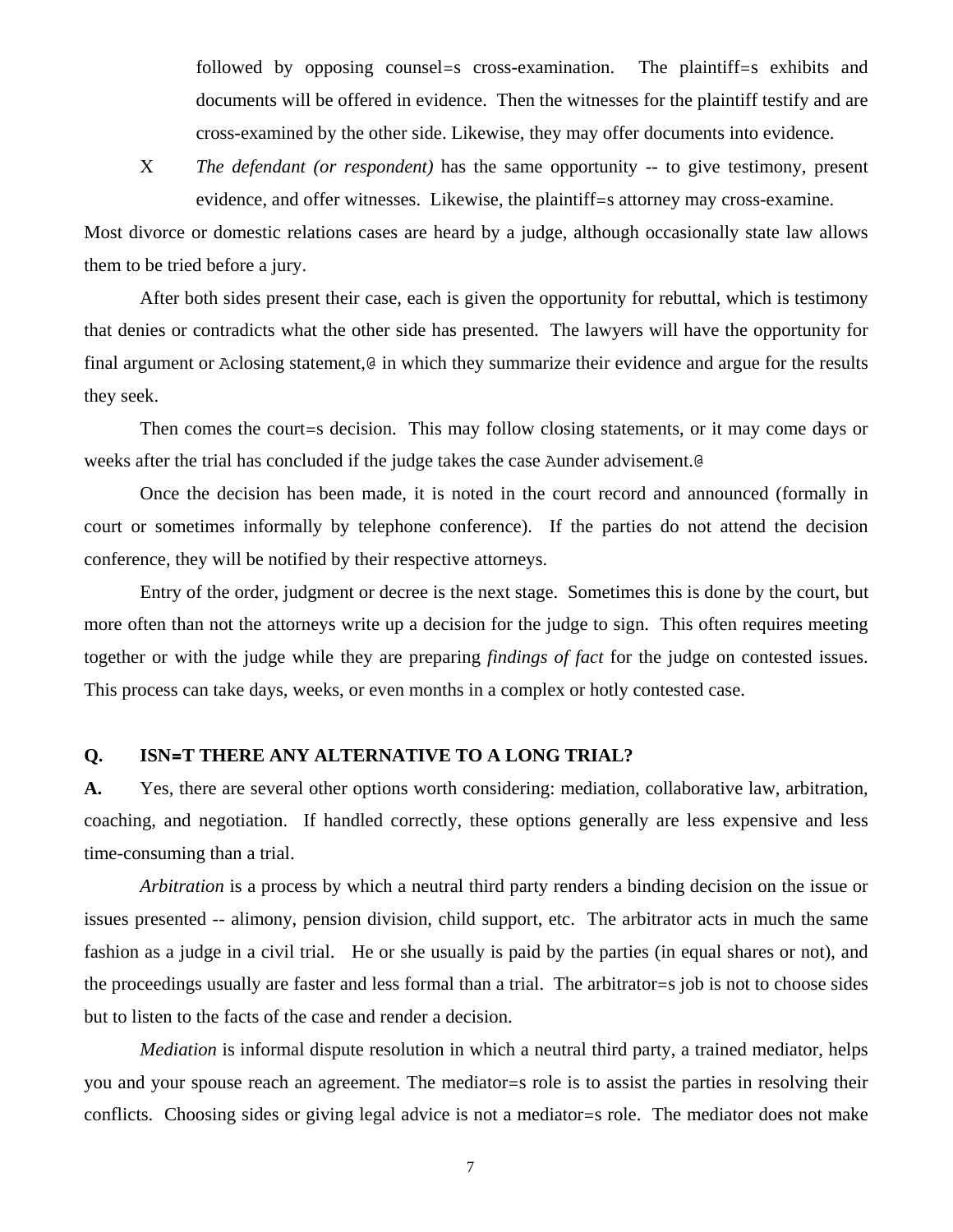decisions, but rather encourages both parties to work together to make their own decisions. Mediation is an increasingly popular option and generally cheaper than a trial. Sometimes a free or inexpensive court-sponsored mediation program is available for part or all of a case.

Every state has its own requirements for mediation. In some states or counties it is optional, in others the court may require it. Independent of the courts, the parties can hire a mediator to conduct a settlement conference if they can agree on who pays the cost.

A *negotiated settlement* can be a productive way to settle the parties= dispute. In this scenario, both parties and their lawyers attempt to resolve all or some issues in the case. Taking some of the issues off the table will likely make the trial shorter and the process less expensive and less stressful. It is also a good way to bargain through the items on the table and see if there is room for negotiation.

*Collaborative law* means agreeing to negotiate a settlement without going to court at all. The parties agree to cooperate fully in the settlement negotiation process and to provide freely and promptly any documents or information requested. The attorneys help to facilitate the negotiations and craft the settlement document, but they cannot go to court; they are fired and new counsel hired if litigation is desired by either party.

*Coaching* involves hiring an attorney to advise you on how to handle your own case without a lawyer. When a case is simple and straightforward, this can save you money while teaching you how to present your case to the judge on your own. If your case is a simple uncontested divorce without other issues, this could be effective. It could also be useful if your ex-spouse has charged you with missing a child support payment but you have a legal excuse, or if you want to defend yourself on a simple visitation dispute. It is *not* a good idea for complex cases.

Mediation, collaborative law and negotiation are give-and-take situations. Nothing can be demanded and usually a good deal of compromise is necessary. It is important to examine exactly what you want to happen in your case and to be aware of your "bottom line." Fair negotiations and an open mind are essential to the success of these alternate resolutions. Bringing your anger over past events into the ring will ensure the failure of any settlement offers.

When will these alternatives to trial work? They work best when both parties are willing to work together to reach an amicable settlement that is in the best interest of all concerned. When are these options not a good idea? They are less likely to be successful if a case involves physical abuse, substance abuse, persistent anger or passivity, or mental health problems for one or both spouses (such as severe depression). In these situations, attempting to reach agreement may be a waste of time and money for both parties.